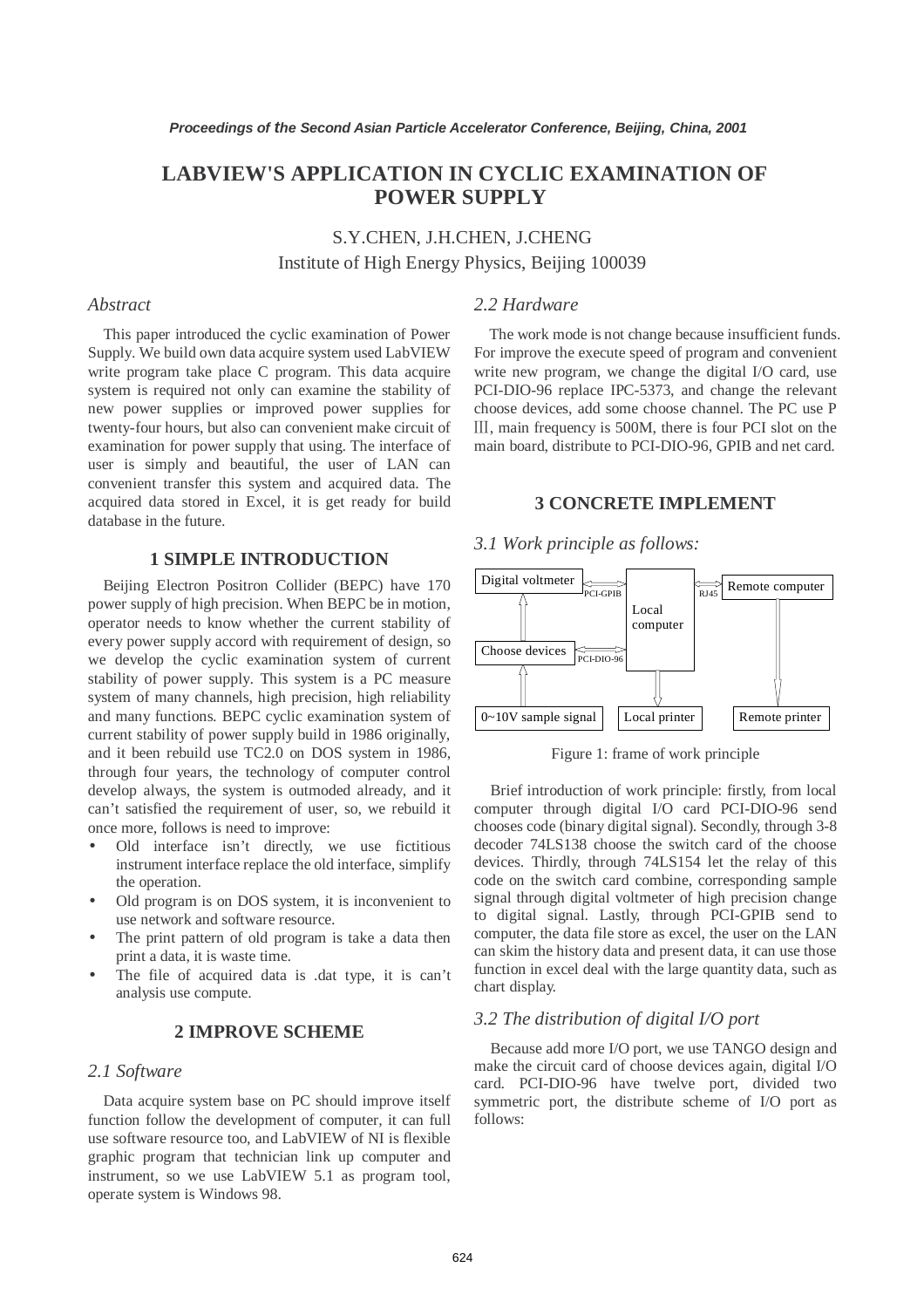

Figuer2: distribution of the digital I/O card port

 Now we only use port APA for data acquire, for convenient the job of repair power supply, we should let port APB, port APC, port BPA and port BPB combine output two line binary digital signal to control the current of power supply in local computer.

# *3.3 Measure relay the combine time of relay (DS2Y-DC-12)*

For define the delay time of relay in program, we use oscilloscope measure the voltage waveform of the moment of the relay combine, as follows:



2 ms/div

Figure3: Voltage sample waveform at the moment when relay combine.

So the combine time of this kind of relay is 10ms.

# **4 THE BOTTLENECK OF MEASURE SPEED**

#### *4.1 Digital voltmeter*

Because the requirement of measure precision is very high, but digital voltmeter (HP3455A) measure speed in remote mode is 5/s, it is confine the measure speed. If we

use the hardware of NI, the measure speed will reach  $1.5K/s.$ 

### *4.2 Relay*

To combine the relay is need 10ms, if we only monitor one power supply, this duration can ignore, if we monitor many power supply, relay isn't a good way obviously.

# **5 THE MAIN FUNCTION OF THIS MEASURE SOFTWARE**

We write the measure software again use LabVIEW5.1, its main function as follows:

# *5.1 Measure all power supply long-term in To storage ring.*

When operator measures the power supply, he only decides the sample number, measure number and measure interval. On computer screen, then he can measure the long-term stability of power supply. When BEPC be in motion, we not only measure current of many power supplies, but also long-term measure current stability of one power supply. The formula of stability is:

Stability=
$$
\frac{|Max - Min.|}{mean \times 2}
$$

## *5.2 Calculate Max., Min., mean and stability*

When user skim through the sample data, the program should automatic calculate the Max., Min., mean and stability.

#### *5.3 Sample data save as Excel*

When the measurement begin, it is automatic jump out a dialog frame, prompt user input the save path, user can open the data file to skim all sample data and stability of power supply when it is measuring.